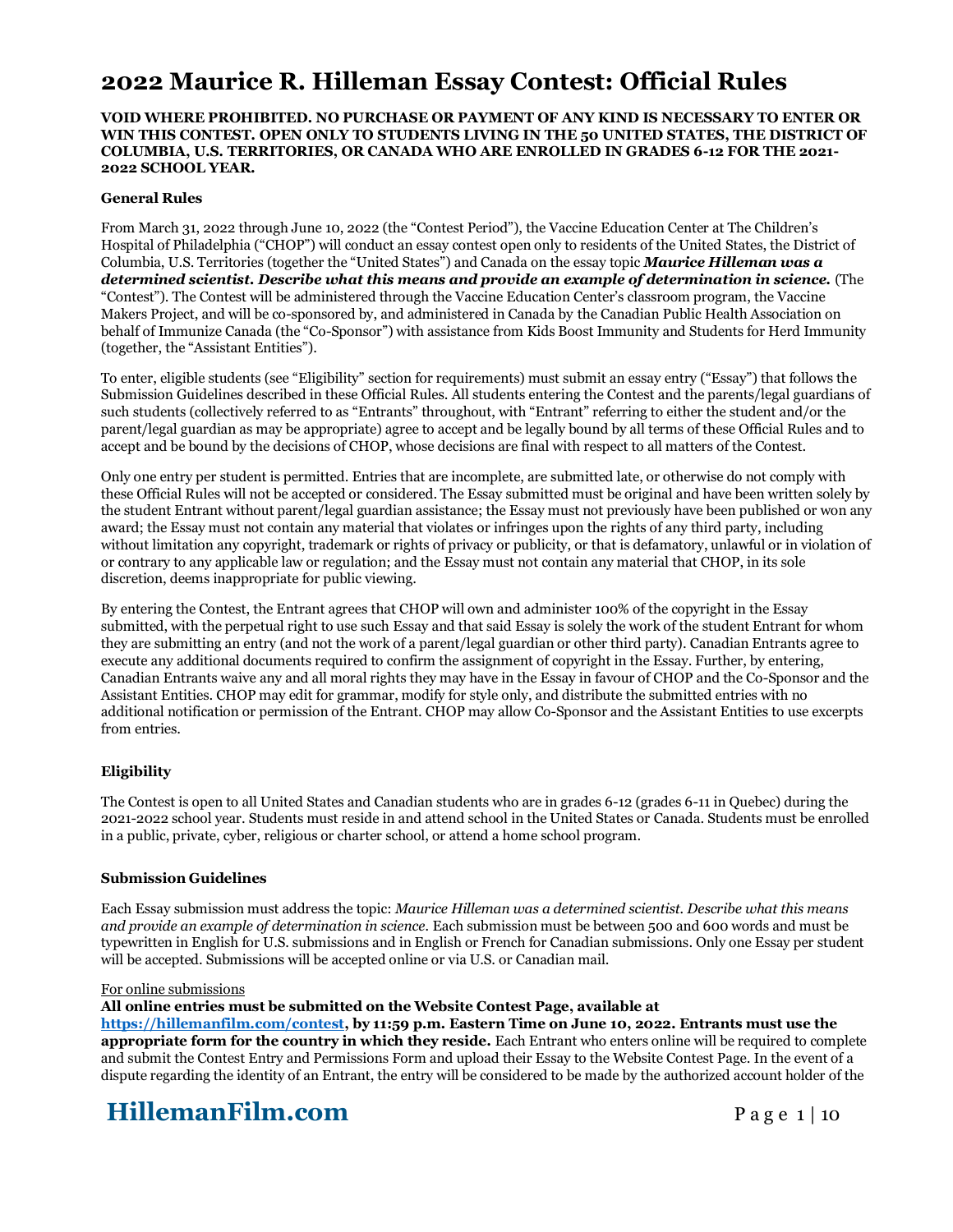e-mail address submitted at the time of entry (i.e., the natural person who is assigned to an e-mail address by an Internet access provider, on-line service provider or other organization responsible for assigning e-mail addresses for the domain associated with the submitted e-mail address).

For mailed submissions

U.S. entries must be sent to the following address: Vaccine Education Center at Children's Hospital of Philadelphia 3615 Civic Center Blvd, ARC 1202 Philadelphia, Pa 19104

Canadian entries must be sent to the following address: Immunize Canada c/o Canadian Public Health Association 404 – 1525 Carling Avenue Ottawa, ON K1Z 8R9

**All mailed submissions must be postmarked by June 10, 2022.** To enter the Contest by mail, Entrants must send, to the address specified, a typewritten copy of their Essay and a legibly completed Contest Entry and Permissions Form (found on the Website Contest Page). CHOP, Co-Sponsor and Assistant Entities are not responsible for entries that are lost in transit. U.S. submissions must be sent either via U.S. mail with proper postage affixed, or by FedEx or UPS with all delivery charges prepaid. Canadian submissions must be sent using Canada Post with proper postage affixed or by FedEx or UPS with all delivery charges prepaid.

### For all submissions

All entry materials become the property of CHOP and will not be verified or returned. By participating in this Contest, Entrants agree to be legally bound by the Official Rules and the decisions of CHOP, which are final and binding in all respects.

By entering the Contest, each Entrant agrees that information submitted via the Website Contest Page or via mail therewith may be used as set forth herein and may also be used in connection with the administration of the Contest.

### **Judging**

Judging will occur separately for the United States and Canada. After the submission deadline, a panel of three judges from each of the United States and Canada will review all eligible entries from that country and select the Contest prizewinners from that country subject to final review and approval by CHOP. All judges will evaluate entries using the same criteria and rubric. Entries that meet the Submission Guidelines will be evaluated based upon the following criteria, which shall be weighted equally: originality/uniqueness of thought; scope and relevance to essay prompt; accuracy; organization; and grammar/language. Essay evaluation will also consider the age level of the submitting student. In the event of a tie, Dr. Offit shall review the Essays that are tied and choose the Essay that, in his opinion, best meets all five judging criteria.

CHOP reserves the right in its sole discretion to disqualify any individual it finds or believes to be tampering with the entry process or the administration of the Contest, acting in violation of the Contest rules, or plagiarizing content in any form. CHOP will select the three judge panel for United States judging and the Co-Sponsor shall select the three judge panel for Canada judging. Notwithstanding the foregoing, the final selection of all judges is within the sole and absolute discretion of CHOP. Submissions will be judged on an anonymous basis. Judges will not know the identity of Entrants until winners are selected. The Judges will not provide any evaluation of or commentary on any Essay submitted in connection with the Contest.

### **Awards**

Three winners will be selected from each of the United States and Canada: the top high school entry (grades 9 to 12 \*grades 9-11 for Quebec), the top middle school entry (grades 6-8) and the next highest entry (from either middle school or high school). Winners will be notified by email by August 26, 2022 and announced on the Website Contest Page [\(https://hillemanfilm.com/contest\)](https://hillemanfilm.com/contest) on or before October 1, 2022.

Each winner will receive the following prizes:

• US\$1,000 cash prize (for Canadian contest winners, the cash prize will be paid by cheque in CAD at the Bank of Canada exchange rate in effect June 10, 2022.)

# **HillemanFilm.com** Page 2 | 10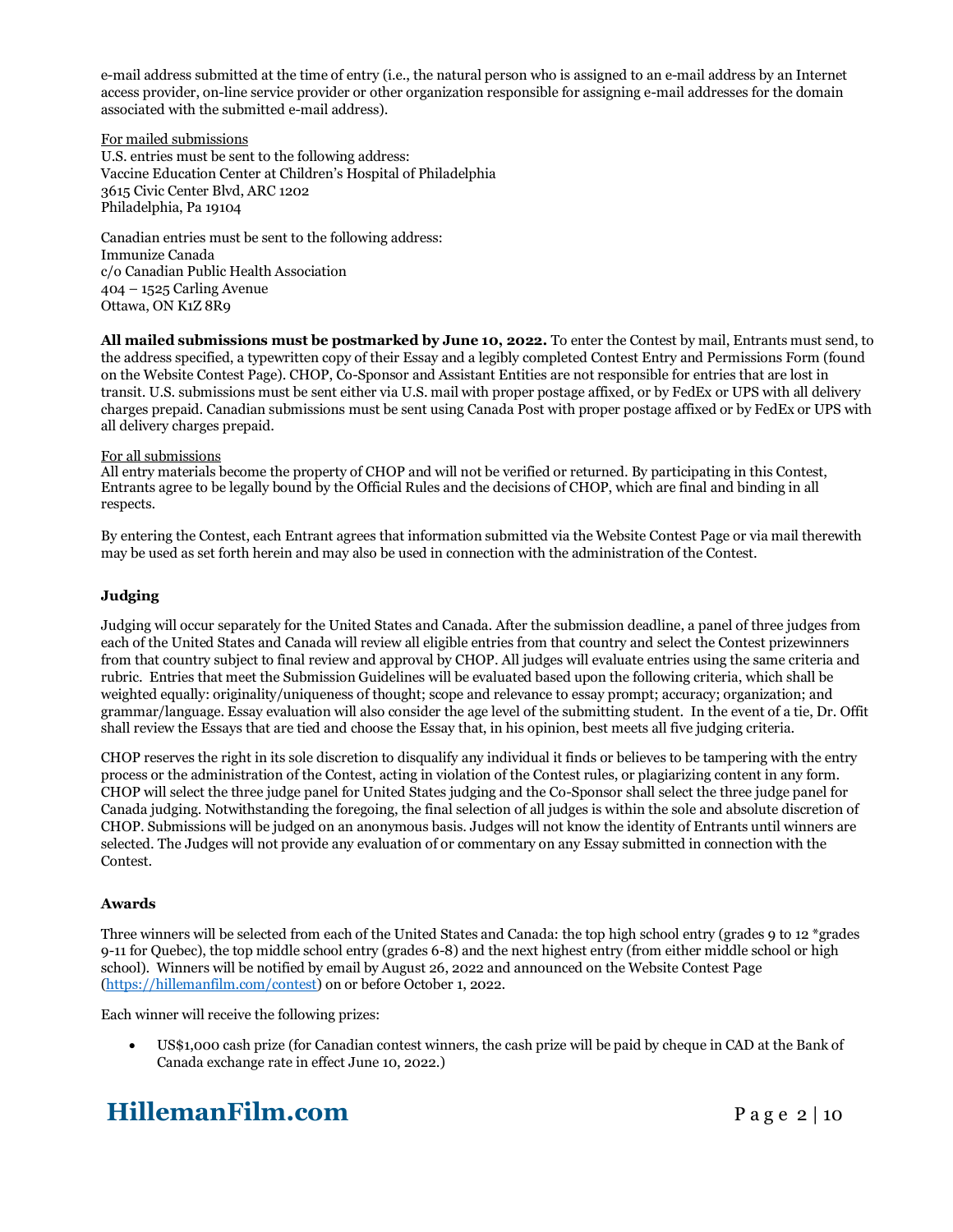- Winner certificate and VEC prize bag containing items such as notebooks and pens selected by CHOP in its sole discretion and a pamphlet on vaccines.
- Recognition at a Virtual Award Event on Friday, September 23, 2022

The Virtual Award Event will be hosted by Dr. Paul Offit – VEC director, vaccine inventor, and Hilleman biographer – and will include special guests and student winners reading their Essays. Student winners must be able to participate in the Virtual Award Event.

CHOP reserves the right to substitute prizes if a particular item is unavailable. No substitution, cash redemption (except in the case of the cash prize paid by cheque) or transfer of the right to receive any prize is permitted.

All taxes, expenses or costs associated with the acceptance or use of the prizes are the responsibility of the winner. All federal, state, provincial/territorial and local taxes on the value of a prize, if applicable, are the responsibility of the winner. An IRS form 1099 will be issued to United States winners as required by law.

Potential winners, along with their parent or guardian, will be notified via email by August 26, 2022. Each potential winner is subject to verification of eligibility by CHOP. If a potential winner cannot be reached or does not respond within 5 business days of the initial notification attempt, or if any attempted notification is returned as undeliverable, or if a potential winner is deemed ineligible by CHOP, or if a potential winner does not otherwise comply with these Official Rules and/or cannot attend the Virtual Award Event for any reason, then the potential winner may be disqualified and an alternate winner may, at CHOP's discretion, be selected from among the remaining eligible Essays from that country as specified in these Official Rules (in which case the foregoing provisions will apply to such newly-selected Entrant).

By accepting a prize, winners release the Released Parties (as defined below) from any and all liability, loss or damage incurred with respect to the awarding, receipt, possession and/or use or misuse of the prize or any portion thereof, and acknowledge that the Released Parties have neither made nor are in any manner responsible or liable for any warranty, representation or guarantee, express or implied in fact or in law, including but not limited to its quality, mechanical condition or fitness for a particular purpose.

### **Teachers**

Teachers named in winning entries will receive a signed copy of *Pandora's Lab: Seven Stories of Science Gone Wrong,* written by Paul A. Offit, MD. CHOP reserves the right to substitute teacher prize if a particular item is unavailable. No substitution, cash redemption or transfer of the right to receive any prize is permitted. If any attempted notification is returned as undeliverable or the teacher does not respond after 2 contact attempts, if the book shipment is returned as undeliverable, or if the teacher or teacher's winning student is deemed ineligible by CHOP, the teacher will no longer be eligible to receive the book at CHOP's discretion.

### **Release of Privacy Rights**

Upon submission of an entry, the submission becomes the property of CHOP. By entering the Contest, Entrants, their parents/legal guardians and named teachers grant CHOP the right, unless prohibited by law, to use their names, cities and states/provinces and countries of residence, pictures, and likenesses without compensation, for the express purpose of advertising, publicity, or educational programming of CHOP and the Contest in any and all media, now or after. In addition, any and all information collected through the Website Contest Page (as a CHOP-sanctioned and affiliated website) is subject to the Privacy Policy of The Children's Hospital of Philadelphia Web site. The Privacy Policy can be found at [https://www.chop.edu/pages/privacy-policy.](https://www.chop.edu/pages/privacy-policy) CHOP may grant Co-Sponsor and the Assistant Entities the right, unless prohibited by law, to use some of the same information for the express purpose of advertising, publicity, or educational programming of the Co-Sponsor and/or the Assistant Entities.

### **Nondiscrimination Policy**

In administering the Contest, neither CHOP nor the Co-Sponsor will discriminate in any manner, including on the basis of race, color, national or ethnic origin, religious belief, or gender.

### **Availability Disclaimer**

Ultimately, the administration of the Contest, including, without limitation, determining the eligibility of a student or Essay, selecting of a judge, evaluating any submitted Essay, and awarding of the prizes, is within the sole and absolute discretion of

# **HillemanFilm.com** Page 3 | 10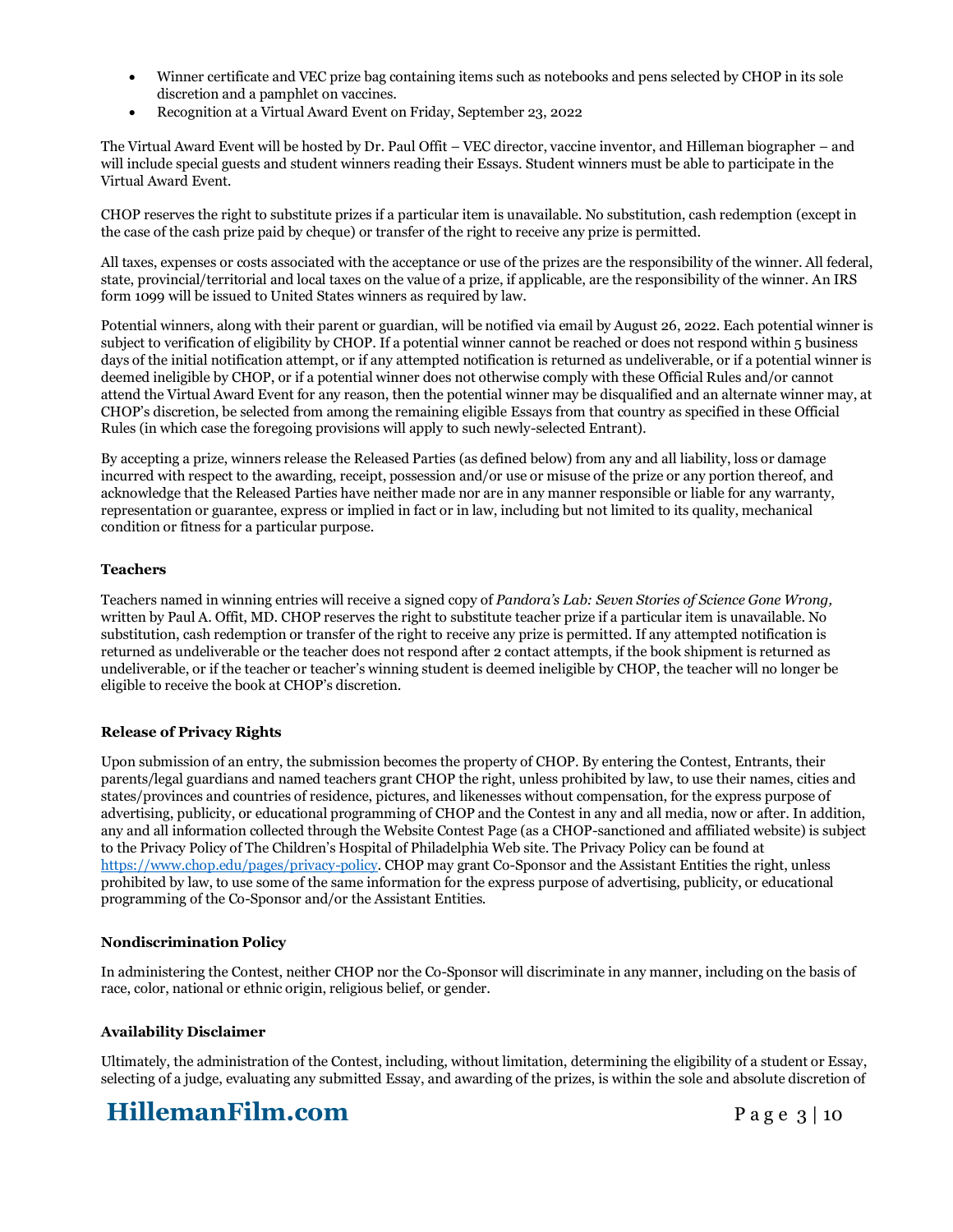CHOP. No student or teacher, or person or organization related thereto, has a right to appeal, contest, dispute, or otherwise challenge any aspect of the administration of the Contest, and any decision of CHOP is final in all respects.

No responsibility is assumed for incorrect or inaccurate Essay information whether caused by any of the equipment or programming associated with or utilized by this Contest or by any human error which may occur in the processing of Essays into this Contest. None of CHOP, Co-Sponsor or the Assistant Entities are responsible for lost, or misdirected, Essays or any problems or technical malfunctions of any telephone network or lines, computer on-line systems, servers or providers, computer equipment, software, or traffic congestion on the Internet or at any website, including the Website Contest Page, or combination thereof.

If, for any reason, the Contest is compromised, including by infection with computer virus, bugs, tampering, unauthorized intervention, fraud, technical failures, or any other causes beyond the control of CHOP, which corrupt or affect the administration, security, fairness, integrity or proper conduct of this Contest or for any reason CHOP deems it necessary, CHOP reserves the right to cancel, modify, or delay the Contest.

### **Grant of Rights**

By entering the Contest, Entrant assigns and transfers to CHOP all right, title, and interest in and to the copyright in the Essay and all renewals and extensions of the copyright that may be obtained under the laws now or hereafter in effect under the laws of the United States and Canada or any other country or countries. Entrant further agrees that, by entering the Contest, Entrant is representing that the Essay is the student Entrant's original content and that the Essay does not infringe the copyright of any third party. CHOP may freely edit, adapt, modify, or translate the Essay, and may license, assign or transfer its rights in the Essay to any person or entity without notice to Entrant. Canadian residents agree to execute any additional documents that may be required by CHOP to confirm the assignment hereunder. Further, Canadian residents waive any and all moral rights they may have in their Essay in favour of CHOP, Co-Sponsor and the Assistant Entities. By entering the Contest, Entrant also agrees that CHOP may use, in connection with the Essay, Entrant's name, likeness, and biographical information in any media, without compensation to or further authorization from Entrant.

### **Release and Limitation of Liability**

CHOP, Co-Sponsor, the Assistant Entities and any and all other companies involved in the development or operation of the Contest or the provision of the prizes, and the directors, officers, employees and agents of each of the foregoing (collectively, the "Released Parties") are not responsible for, and will have no liability for, (a) late, lost, delayed, illegible, stolen, mislaid, damaged, corrupted, postage-due or incomplete entries or Essays, incorrect or inaccurate capture of, damage to, or loss of entries or Essays, or any other human or technical errors of any kind relating to the operation of the Website Contest Page, communications or attempted communications with any Entrant, the submission, collection, storage or processing of entries or Essays or the administration of the Contest, (b) undeliverable e-mails resulting from any form of active or passive e-mail filtering by a user's Internet service provider and/or e-mail client or for insufficient space in user's e-mail account to receive e-mail or (c) any damage to any computer system resulting from participation in or accessing or downloading information in connection with the Contest.

By entering the Contest, each Entrant releases and agrees to hold each of the Released Parties harmless from and against any and all claims, losses, actions, damages, liabilities and expenses (including, without limitation, attorneys' fees) of any kind that the Entrant ever had, now has or might in the future have arising out of or relating to (a) the Contest, (b) participation in the Contest, (c) the use of the Website Contest Page, (d) the Essays, (e) the acceptance of any prize, including without limitation all claims and liabilities arising from any loss or damage to person or property, and/or (f) any use of the Entrant's name, likeness, voice and/or biographical information as permitted pursuant to these Official Rules, including without limitation all claims and liabilities based on any violation of the right of privacy or right of publicity, copyright infringement, misappropriation or violation of any other personal or proprietary right. Entrants assume all liability for any injury or damage caused, or claimed to be caused, by (a) the Contest, (b) participation in the Contest, (c) the use of the Website Contest Page, (d) the Essay, (e) the acceptance of any prize, including without limitation any loss or damage to person or property, and/or (f) any use of the Entrant's name, likeness, voice and/or biographical information as permitted pursuant to these Official Rules. The Released Parties are not responsible for any typographical or other error in the printing of the offer, or administration of the Contest.

### **Disputes**

By entering the Contest, each Entrant agrees that, to the maximum extent permitted by applicable law, (a) any and all disputes, claims, and causes of action arising out of or connected with the Contest shall be resolved individually, without

# **HillemanFilm.com** Page 4 | 10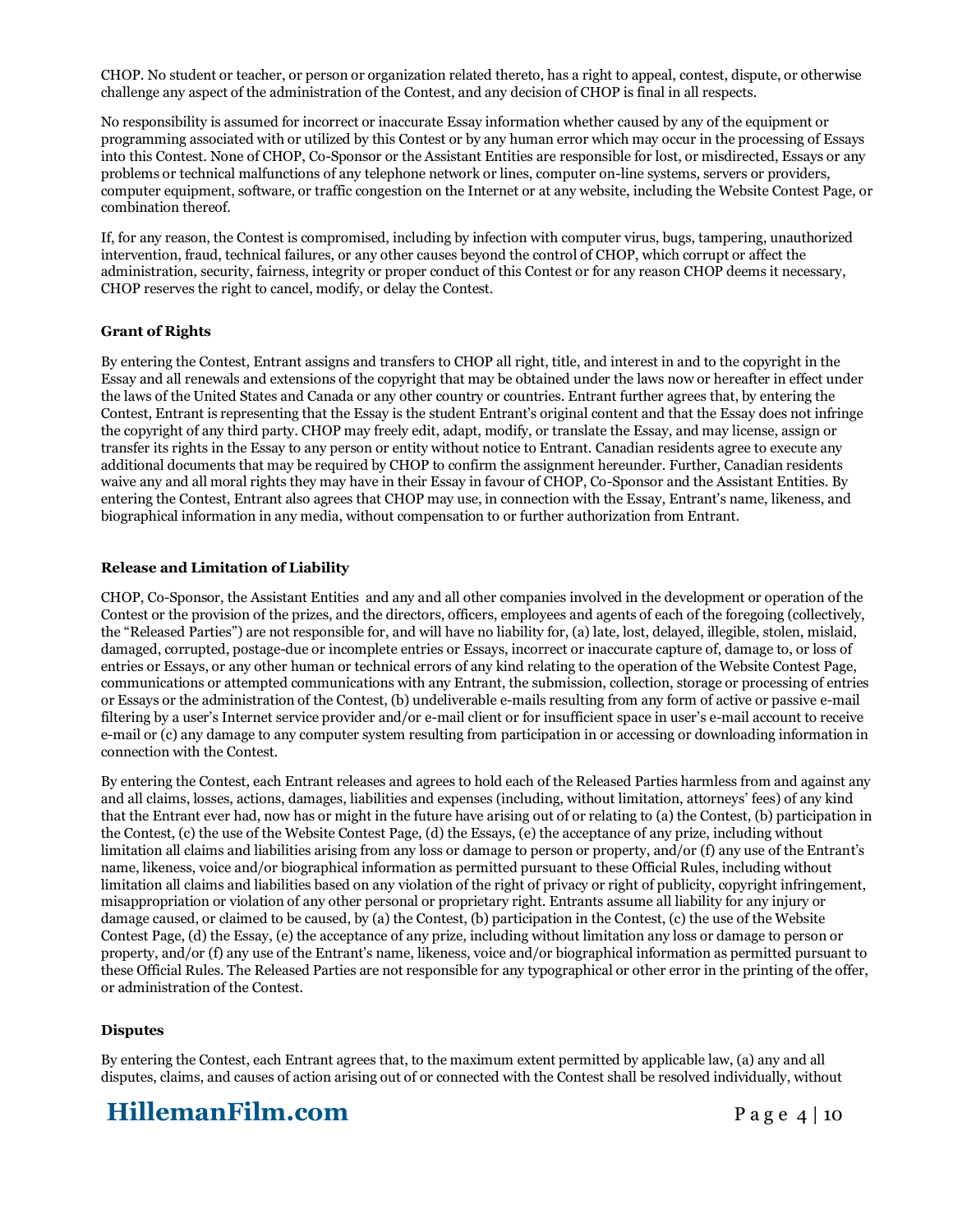resort to any form of class action (Note: Some jurisdictions do not allow restricting access to class actions. This provision will not apply to you if you live in such a jurisdiction.); and (b) any and all claims, judgments and awards shall be limited to actual out-of-pocket costs incurred, including costs associated with entering the Contest, but in no event attorneys' fees; and (c) under no circumstances will any Entrant be permitted to obtain any award for, and Entrant hereby waives all rights to claim, punitive, special, incidental or consequential damages and any and all rights to have damages multiplied or otherwise increased and any other damages, other than for actual out-of-pocket expenses.

All issues and questions concerning the construction, validity, interpretation and enforceability of these Official Rules, or the rights and obligations of the Entrants, CHOP, Co-Sponsor and the Assistant Entities in connection with the Contest, shall be governed by, and construed in accordance with the laws of the Commonwealth of Pennsylvania without giving effect to any choice of law or conflict of law rules or provisions that would cause the application of the laws of any jurisdiction other than the Commonwealth of Pennsylvania. Any legal proceedings arising out of this Contest or relating to these Official Rules shall be instituted only in the federal or state courts located in Philadelphia, Pennsylvania, waiving any right to trial by jury, and each Entrant consents to jurisdiction therein with respect to any legal proceedings or disputes of whatever nature arising under or relating to these rules or the Contest. In the event of any conflict between these Official Rules and any Contest information provided elsewhere (including but not limited in advertising or marketing materials), these Official Rules shall prevail. In the event of any conflict between the English version of these Official Rules and the French version of these Official Rules, the English version of these Official Rules shall prevail and govern. All entries are subject to verification at any time.

### **Concours de rédaction Maurice R. Hilleman 2022 : Règlement officiel**

**SANS EFFET LÀ OÙ LA LOI L'INTERDIT. AUCUN ACHAT OU PAIEMENT D'AUCUNE SORTE N'EST NÉCESSAIRE POUR PARTICIPER À CE CONCOURS OU POUR LE GAGNER. OUVERT UNIQUEMENT AUX ÉLÈVES VIVANT DANS LES 50 ÉTATS DES ÉTATS-UNIS, LE DISTRICT DE COLUMBIA, LES TERRITOIRES AMÉRICAINS OU LE CANADA ET INSCRITS EN CLASSE DE 6<sup>e</sup> À 12<sup>e</sup> POUR L'ANNÉE SCOLAIRE 2021- 2022.**

### **Règles générales**

Du 31 mars au 10 juin 2022 (la période du concours), le centre d'éducation vaccinale de l'hôpital pour enfants de Philadelphie (« CHOP ») organise un concours de rédaction (« concours ») ouvert uniquement aux résidents des États-Unis, du District de Columbia, des territoires américains (ensemble les « États-Unis ») et du Canada sur le thème suivant : *Maurice Hilleman était un scientifique déterminé. Décrivez ce que cela veut dire et donnez un exemple de détermination en science.* Le concours est administré par l'entremise du programme scolaire du centre d'éducation vaccinale, le projet Vaccine Makers, et co-commandité et administré au Canada par l'Association canadienne de santé publique au nom d'Immunisation Canada (le « Co-commanditaire ») avec l'aide de Kids Boost Immunity et de Students for Herd Immunity (ensemble, les « entités adjointes »).

Pour participer, les élèves admissibles (voir les critères à la rubrique « Admissibilité ») doivent soumettre une rédaction (« rédaction ») qui respecte les directives de participation du présent règlement officiel. Les élèves qui participent au concours et leurs parents/tuteurs légaux (collectivement dénommés « concurrents » dans l'ensemble du règlement, le mot « concurrent » ou « concurrente » au singulier désignant soit l'élève, soit le parent/tuteur légal selon le cas) conviennent d'accepter et d'être légalement liés par tous les points du présent règlement officiel et d'accepter et d'être liés par les décisions du CHOP, qui sont définitives en ce qui concerne toutes les questions relatives au concours.

Une seule participation par élève est permise. Les participations incomplètes, tardives ou qui autrement ne sont pas conformes au présent règlement officiel ne seront pas acceptées ni prises en considération. La rédaction soumise doit être originale, et elle doit avoir été rédigée seulement par l'élève participant·e sans l'aide d'un parent/tuteur légal; elle ne doit pas avoir été publiée ou avoir remporté un prix auparavant; elle ne doit pas contenir de matériel qui viole ou enfreint les droits d'un tiers, y compris, mais sans s'y limiter, tout droit d'auteur, marque de commerce ou droit à la vie privée ou à la publicité, ou qui est diffamatoire, illégal ou en violation de toute loi ou réglementation applicable; et elle ne doit pas contenir d'éléments que le CHOP, à sa seule discrétion, juge inappropriés pour être vus par le public.

En participant au concours, le concurrent ou la concurrente accepte que le CHOP détienne et gère 100 % des droits d'auteur de la rédaction soumise, avec le droit perpétuel de l'utiliser, et que ladite rédaction est uniquement l'œuvre de l'élève participant·e qui l'a soumise (et non l'œuvre d'un parent/tuteur légal ou d'un autre tiers). Les concurrents canadiens

# **HillemanFilm.com** Page 5 | 10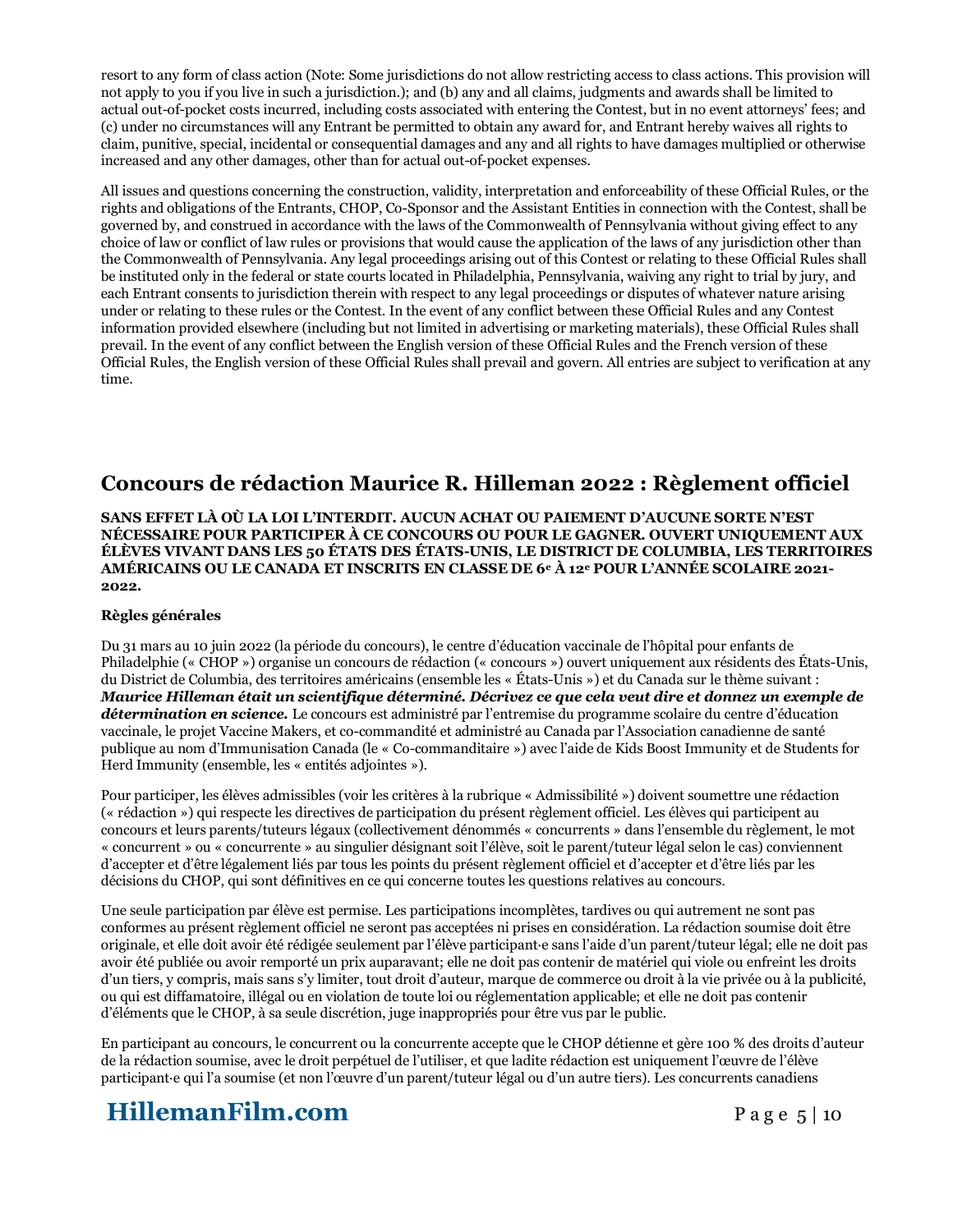acceptent de signer tout autre document nécessaire pour confirmer la cession des droits d'auteur de la rédaction. De plus, en participant, les concurrents canadiens renoncent en faveur du CHOP, du co-commanditaire et des entités adjointes à tous les droits moraux à la rédaction qu'ils pourraient détenir. Le CHOP peut éditer la grammaire des rédactions soumises, en modifier le style et les diffuser sans notification ou autorisation supplémentaire des concurrents. Le CHOP peut permettre au co-commanditaire et aux entités adjointes d'utiliser des extraits des rédactions.

### **Admissibilité**

Le concours est ouvert aux élèves de la 6<sup>e</sup> à la 12<sup>e</sup> année des États-Unis et du Canada (de la 6<sup>e</sup> à la 11<sup>e</sup> année au Québec) pour l'année scolaire 2021-2022. Les élèves doivent résider et fréquenter l'école aux États-Unis ou au Canada. Les élèves doivent être inscrits dans une école ou une cyber école publique, privée, religieuse ou à charte ou suivre un programme d'enseignement à domicile.

### **Directives de participation**

Chaque rédaction soumise doit porter sur le thème suivant : *Maurice Hilleman était un scientifique déterminé. Décrivez ce que cela veut dire et donnez un exemple de détermination en science.* Chacune doit faire entre 500 et 600 mots et doit être dactylographiée : en anglais pour les participations américaines, en anglais ou en français pour les participations canadiennes. Une seule rédaction sera acceptée par élève. Les participations sont acceptées en ligne ou par la poste américaine ou canadienne.

### Participations en ligne

**Les participations en ligne doivent être soumises sur la page Web du concours, [HillemanFilm.com/contest,](https://hillemanfilm.com/contest) avant 23 h 59, heure de l'Est, le 10 juin 2022. Les concurrents doivent utiliser le formulaire prévu pour leur pays de résidence.** Chaque élève qui soumet une rédaction en ligne doit remplir et envoyer le formulaire de participation et d'autorisation du concours et téléverser sa rédaction sur la page Web du concours. En cas de litige concernant l'identité d'un concurrent ou d'une concurrente, la participation sera considérée comme ayant été effectuée par le titulaire autorisé du compte de l'adresse électronique soumise au moment de la participation (c.-à-d. la personne physique à qui une adresse électronique a été attribuée par un fournisseur d'accès à Internet, un fournisseur de services en ligne ou une autre organisation chargée d'attribuer des adresses électroniques pour le domaine associé à l'adresse électronique soumise).

#### Participations par la poste

Les participations américaines doivent être postées à l'adresse suivante : Vaccine Education Center at Children's Hospital of Philadelphia 3615 Civic Center Blvd, ARC 1202 Philadelphia, Pa 19104

Les participations canadiennes doivent être postées à l'adresse suivante : Immunisation Canada a/s de l'Association canadienne de santé publique 1525, avenue Carling, bureau 404 Ottawa (Ontario) K1Z 8R9

**Les participations par la poste doivent porter la marque postale du 10 juin 2022 ou avant.** Pour participer au concours par la poste, les concurrents doivent envoyer à l'adresse indiquée une copie dactylographiée de leur rédaction et un formulaire de participation et d'autorisation du concours rempli et bien lisible (à télécharger sur la page Web du concours). Le CHOP, le co-commanditaire et les entités adjointes ne sont pas responsables des participations perdues en transit. Les participations américaines doivent être expédiées par la poste américaine avec l'affranchissement approprié ou par FedEx ou UPS, tous frais de livraison prépayés. Les participations canadiennes doivent être expédiées par Postes Canada avec l'affranchissement approprié ou par FedEx ou UPS, tous frais de livraison prépayés.

#### Toutes les participations

Les documents de participation deviennent la propriété du CHOP et ne seront ni vérifiés ni retournés. En participant à ce concours, les concurrents conviennent d'être légalement liés par le règlement officiel et par les décisions du CHOP, qui sont définitives et contraignantes à tous égards.

En participant au concours, chaque concurrent et concurrente convient que les renseignements fournis via la page Web du concours ou par la poste peuvent être utilisés comme indiqué dans le présent document et peuvent également être utilisés dans le cadre de l'administration du concours.

# **HillemanFilm.com** Page 6 | 10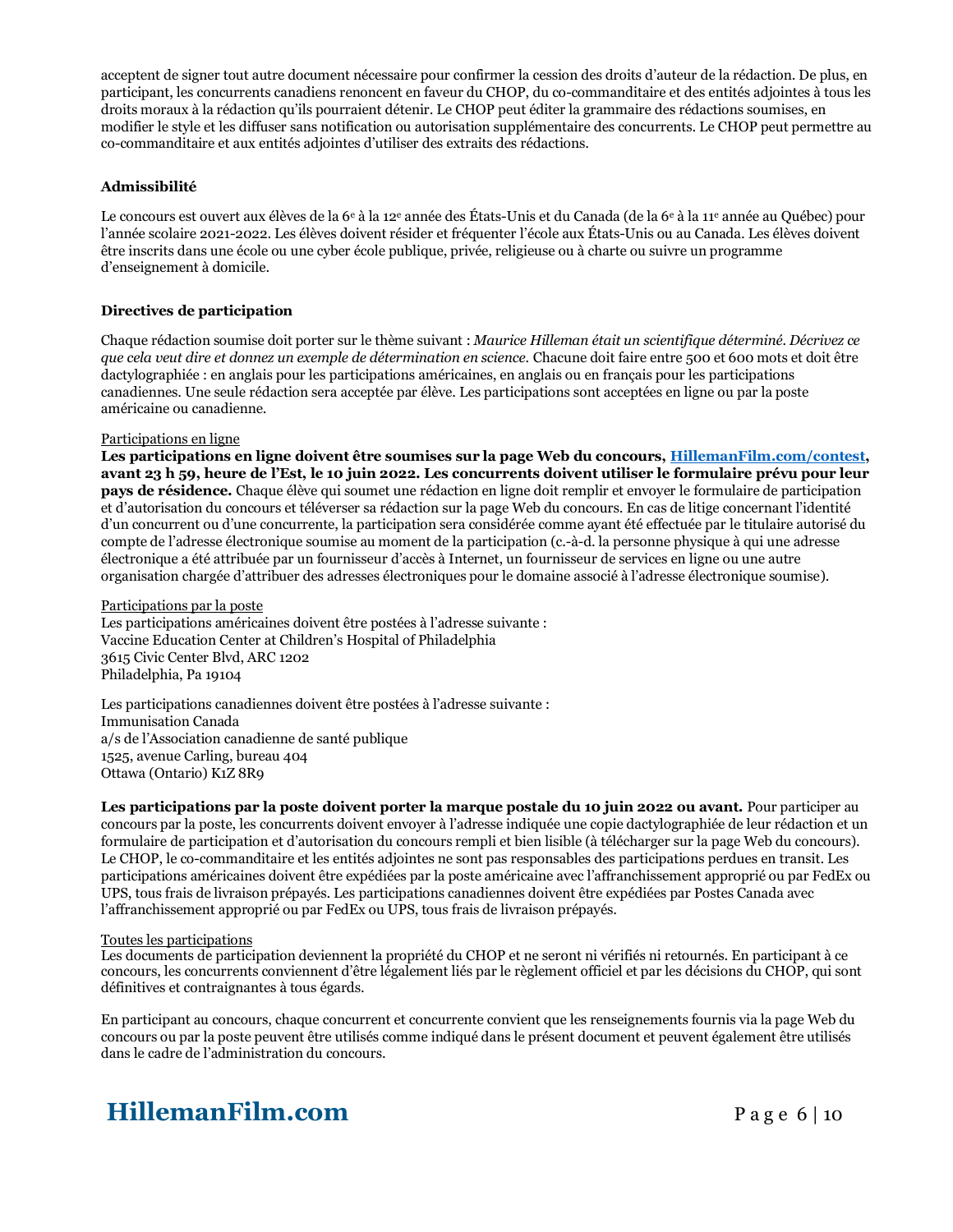### **Jury**

Le concours sera jugé séparément pour les États-Unis et le Canada. Après la date limite de participation, un jury de trois personnes (un pour les États-Unis et un autre pour le Canada) examinera les participations admissibles de son pays respectif et sélectionnera les lauréats du concours dans ce pays, sous réserve de l'examen et de l'approbation finale du CHOP. Les membres du jury évalueront les participations selon les mêmes critères et rubriques. Les participations qui respectent les directives seront évaluées selon les critères suivants, dont la pondération est égale : originalité/unicité de la pensée; portée et pertinence par rapport au sujet; exactitude; structure; et grammaire/langage. L'évaluation des rédactions tiendra également compte de l'âge de l'élève. En cas d'égalité, le D<sup>r</sup> Offit examinera les rédactions qui sont à égalité et choisira celle qui, à son avis, répond le mieux aux cinq critères du jury.

Le CHOP se réserve le droit, à sa seule discrétion, de disqualifier toute personne qu'il juge ou pense avoir falsifié le processus de participation ou l'administration du concours, avoir agi en violation du règlement du concours ou avoir plagié du contenu sous quelque forme que ce soit. Les trois membres du jury pour les États-Unis seront sélectionnés par le CHOP, et les trois membres du jury pour le Canada seront sélectionnés par le co-commanditaire. Néanmoins, la sélection finale des membres du jury est à la seule et absolue discrétion du CHOP. Les participations seront jugées de façon anonyme. Les membres du jury ne connaîtront pas l'identité des concurrents avant que tous les lauréats aient été annoncés. Ils ne fourniront aucune évaluation des rédactions envoyées dans le cadre du concours et ne les commenteront pas.

### **Prix**

Trois lauréats des États-Unis et trois du Canada seront sélectionnés : le meilleur candidat ou la meilleure candidate du deuxième cycle du secondaire (9<sup>e</sup> à 12<sup>e</sup> année \*9<sup>e</sup> à 11<sup>e</sup> année pour le Québec); le meilleur candidat ou la meilleure candidate du premier cycle du secondaire (6<sup>e</sup> à 8<sup>e</sup> année); et le deuxième meilleur candidat ou la deuxième meilleure candidate (du premier ou du deuxième cycle du secondaire). Les lauréats seront avisés par courriel d'ici le 26 août 2022 et annoncés sur la page Web du concours [\(https://HillemanFilm.com/contest\)](https://hillemanfilm.com/contest) le 1<sup>er</sup> octobre 2022 ou avant.

Chaque lauréat ou lauréate recevra les prix suivants :

- Un prix en argent de 1 000 \$US (pour les lauréats canadiens du concours, le prix en argent sera versé par chèque en dollars canadiens au taux de change de la Banque du Canada en vigueur le 10 juin 2022).
- Un certificat, un sac-cadeau du VEC contenant des articles comme des cahiers et des stylos, sélectionnés par le CHOP à sa seule discrétion, et un dépliant sur les vaccins.
- Une reconnaissance lors d'une cérémonie virtuelle de remise des prix le vendredi 23 septembre 2022.

La cérémonie virtuelle de remise des prix sera animée par le D<sup>r</sup> Paul Offit – directeur du VEC, inventeur d'un vaccin et biographe de Hilleman – et inclura des invités spéciaux et les élèves lauréats, qui liront leurs rédactions. Les élèves lauréats doivent pouvoir participer à la cérémonie virtuelle de remise des prix.

Le CHOP se réserve le droit de substituer des prix si un article particulier n'est pas disponible. Les substitutions, remboursements en espèces (sauf pour le prix en argent payé par chèque) et transferts du droit de recevoir le prix ne sont permis en aucun cas.

Les taxes, dépenses ou coûts associés à l'acceptation ou à l'utilisation des prix sont à la charge du lauréat ou de la lauréate. Les taxes fédérales, étatiques, provinciales-territoriales et locales sur la valeur d'un prix, s'il y a lieu, sont à la charge du lauréat ou de la lauréate. Un formulaire IRS 1099 sera délivré aux lauréats des États-Unis comme la loi l'exige.

Les lauréats potentiels et leurs parents ou tuteurs seront avisés par courriel le 26 août 2022. Chaque lauréat·e potentiel·le sera assujetti·e à une vérification d'admissibilité par le CHOP. Si un lauréat ou une lauréate potentiel·le ne peut être joint·e ou ne répond pas dans un délai de 5 jours ouvrables de la première tentative de notification, si une tentative de notification est retournée comme non délivrée, si un lauréat ou une lauréate potentiel·le est jugé·e inadmissible par le CHOP, ou si un lauréat ou une lauréate potentiel·le ne respecte pas le présent règlement officiel et/ou ne peut pas assister à la cérémonie virtuelle de remise des prix pour quelque raison que ce soit, alors ce lauréat ou cette lauréate potentiel·le pourra être disqualifié·e et remplacé·e par un·e autre, à la discrétion du CHOP, choisi·e parmi les autres participations admissibles du pays en question comme prévu dans le règlement officiel (auquel cas les dispositions précédentes s'appliqueront au nouveau concurrent ou à la nouvelle concurrente sélectionné·e).

En acceptant un prix, les lauréats libèrent les parties exonérées (telles que définies ci-dessous) de toute responsabilité, perte ou dommage encouru en ce qui concerne l'attribution, la réception, la possession et/ou l'utilisation ou la mauvaise utilisation du prix ou de toute partie de celui-ci, et reconnaissent que les parties exonérées n'ont pas fait et ne sont en aucun cas

# **HillemanFilm.com** Page 7 | 10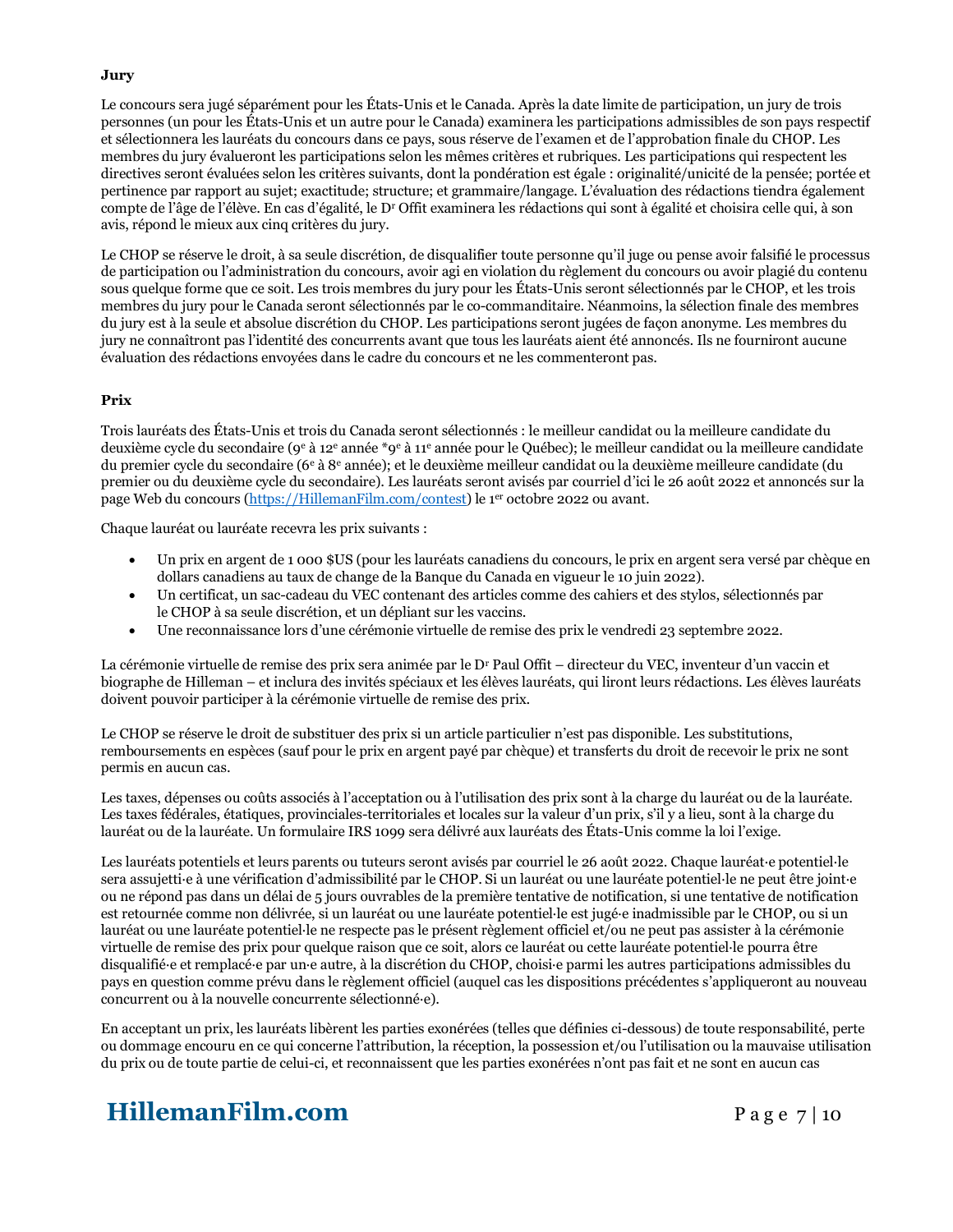responsables de toute garantie, représentation ou caution, expresse ou implicite en fait ou en droit, y compris, mais sans s'y limiter, sa qualité, son état mécanique ou son adéquation à un usage particulier.

### **Personnel enseignant**

Les membres du personnel enseignant nommés dans les participations gagnantes recevront un exemplaire signé de *Pandora's Lab: Seven Stories of Science Gone Wrong* par Paul A. Offit, M.D. Le CHOP se réserve le droit de substituer le prix d'un enseignant ou d'une enseignante si l'article en question n'est pas disponible. Les substitutions, remboursements en espèces et transferts du droit de recevoir le prix ne sont permis en aucun cas. Si une tentative de notification est retournée comme non délivrée ou si l'enseignant ou l'enseignante ne répond pas après 2 tentatives de contact, si le livre expédié est retourné comme non délivré ou si l'enseignant ou l'enseignante ou son élève lauréat·e est jugé·e inadmissible par le CHOP, l'enseignant ou l'enseignante ne sera plus admissible à recevoir le livre, à la discrétion du CHOP.

#### **Renonciation au droit à la vie privée**

Lors de la soumission d'une participation, celle-ci devient la propriété du CHOP. En participant au concours, les concurrents, leurs parents/tuteurs légaux et les membres du personnel enseignant nommés octroient au CHOP le droit, sauf si la loi l'interdit, d'utiliser leur nom, leur ville, leur État/province et leur pays de résidence et leur photo ou portrait, sans compensation, dans le but exprès de faire de la publicité, de la réclame ou de la programmation éducative pour le CHOP et le concours dans tous les médias, actuellement ou à une date ultérieure. En outre, toutes les informations collectées par le biais de la page Web du concours (en tant que site Web sanctionné par le CHOP et affilié au CHOP) sont assujetties à la politique de confidentialité du site Web de l'hôpital pour enfants de Philadelphie. La politique de confidentialité est accessible en anglais sur [https://www.chop.edu/pages/privacy-policy.](https://www.chop.edu/pages/privacy-policy) Le CHOP peut accorder au co-commanditaire et aux entités adjointes le droit, sauf si la loi l'interdit, d'utiliser certaines des mêmes informations dans le but exprès de faire de la publicité, de la réclame ou de la programmation éducative pour le co-commanditaire et/ou les entités adjointes.

#### **Politique de non-discrimination**

Dans le cadre de l'administration du concours, ni le CHOP, ni le co-commanditaire ne pratiqueront de discrimination de quelque manière que ce soit, notamment sur la base de la race, de la couleur, de l'origine nationale ou ethnique, des croyances religieuses ou du genre.

#### **Clause de non-disponibilité**

Au final, l'administration du concours, y compris, mais sans s'y limiter, la détermination de l'admissibilité d'un·e élève ou d'une rédaction, la sélection d'un membre du jury, l'évaluation de toute rédaction soumise et l'attribution des prix, relève de la seule et absolue discrétion du CHOP. Aucun·e élève ou enseignant;e, ni aucune personne ou organisation qui leur est liée, n'a le droit d'interjeter appel ou de contester de quelque manière que ce soit tout aspect de l'administration du concours, et toute décision du CHOP est définitive à tous égards.

Aucune responsabilité n'est assumée pour des informations incorrectes ou inexactes sur les rédactions, qu'elles soient causées par l'équipement ou la programmation associés au concours ou utilisés par celui-ci, ou par toute erreur humaine pouvant survenir dans le traitement des rédactions dans ce concours. Ni le CHOP, ni le co-commanditaire, ni les entités adjointes ne sont responsables de la perte ou du mauvais acheminement des rédactions ou de tout problème ou dysfonctionnement technique d'un réseau ou de lignes téléphoniques, de systèmes informatiques en ligne, de serveurs ou de fournisseurs, d'équipements informatiques, de logiciels ou d'encombrements sur Internet ou sur tout site Web, y compris la page Web du concours, ou d'une combinaison de ceux-ci.

Si, pour quelque raison que ce soit, le concours est compromis, y compris par une infection par un virus informatique, des bogues, une falsification, une intervention non autorisée, une fraude, des défaillances techniques ou toute autre cause indépendante de la volonté du CHOP qui corrompt ou affecte l'administration, la sécurité, l'équité, l'intégrité ou le bon déroulement du concours ou pour toute raison que le CHOP juge nécessaire, le CHOP se réserve le droit d'annuler le concours, de le modifier ou de le remettre à plus tard.

#### **Cession des droits**

En participant au concours, le concurrent ou la concurrente cède et transfère au CHOP tous les droits, titres et intérêts relatifs au droit d'auteur de la rédaction et à tous les renouvellements et extensions du droit d'auteur qui peuvent être obtenus en vertu des lois actuellement ou ultérieurement en vigueur aux États-Unis et au Canada ou dans tout autre pays. Le

# **HillemanFilm.com** Page 8 | 10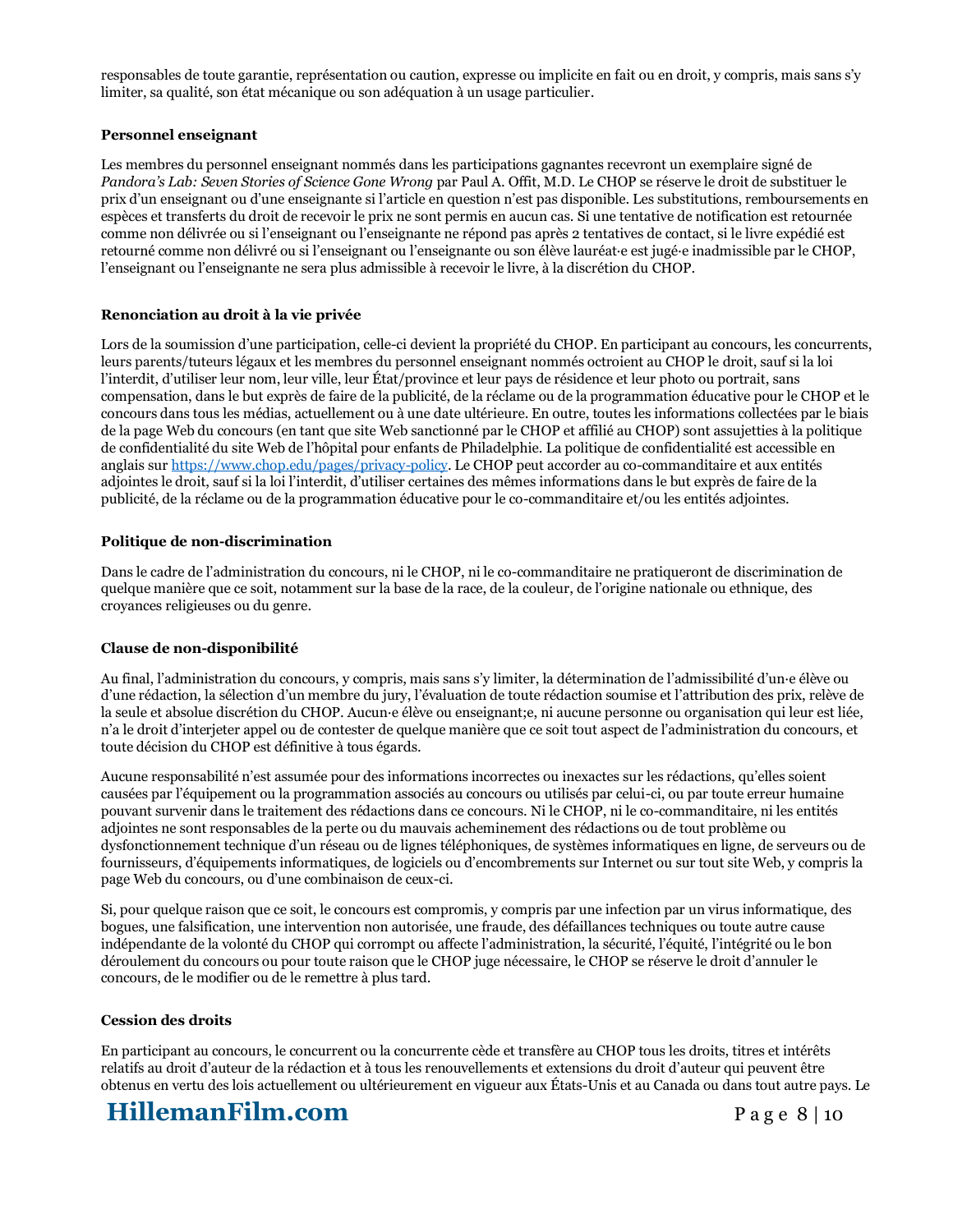concurrent ou la concurrente convient également qu'en s'inscrivant au concours, il ou elle déclare que la rédaction est le contenu original de l'élève participant·e et que la rédaction ne viole pas les droits d'auteur d'un tiers. Le CHOP peut librement éditer, adapter, modifier ou traduire la rédaction et peut accorder une licence, céder ou transférer ses droits sur la rédaction à toute personne ou entité sans en informer le concurrent ou la concurrente. Les résidents canadiens acceptent de signer tout autre document jugé nécessaire par le CHOP pour confirmer la cession des droits d'auteur. De plus, les concurrents canadiens renoncent en faveur du CHOP, du co-commanditaire et des entités adjointes à tous les droits moraux à la rédaction qu'ils pourraient détenir. En s'inscrivant au concours, le concurrent ou la concurrente accepte également que le CHOP utilise, en relation avec la rédaction, le nom, le portrait et les informations biographiques du concurrent ou de la concurrente dans n'importe quel média, sans compensation ou autre autorisation du concurrent ou de la concurrente.

### **Limitation et décharge de responsabilité**

Le CHOP, le co-commanditaire, les entités adjointes et toutes les autres sociétés impliquées dans la création ou le fonctionnement du concours ou la fourniture des prix, ainsi que les directeurs, responsables, employés et agents de chacune des entités susmentionnées (collectivement, les « parties exonérées ») ne sont pas responsables, et ne pourront être tenus responsables a) des participations ou des rédactions tardives, perdues, retardées, illisibles, volées, égarées, endommagées, corrompues, insuffisamment affranchies ou incomplètes, de la saisie incorrecte ou inexacte, de l'endommagement ou de la perte des participations ou des rédactions, ou de toute autre erreur humaine ou technique de quelque nature que ce soit liée au fonctionnement de la page Web du concours, aux communications ou tentatives de communication avec un concurrent ou une concurrente, à la soumission, à la collecte, au stockage ou au traitement des participations ou des rédactions ou à l'administration du concours, b) des courriers électroniques non distribuables résultant de toute forme de filtrage actif ou passif des courriers électroniques par le fournisseur de services Internet et/ou le client de messagerie d'un utilisateur ou de l'insuffisance d'espace dans le compte de messagerie de l'utilisateur pour recevoir des courriers électroniques ou c) de tout dommage à tout système informatique résultant de la participation au concours ou de l'accès ou du téléchargement d'informations dans le cadre du concours.

En s'inscrivant au concours, chaque concurrent ou concurrente libère et accepte de tenir à couvert chacune des parties exonérées de toute réclamation, perte, action, dommage, responsabilité et dépense (y compris, mais sans s'y limiter, les honoraires d'avocat) de quelque nature que ce soit que le concurrent ou la concurrente a eue, a actuellement ou pourrait avoir à l'avenir, découlant de ou en relation avec a) le concours, b) la participation au concours, c) l'utilisation de la page Web du concours, d) les rédactions, e) l'acceptation de tout prix, y compris, sans s'y limiter, toutes les réclamations et responsabilités découlant de toute perte ou de tout dommage à une personne ou à un bien, et/ou f) toute utilisation du nom, du portrait, de la voix et/ou des informations biographiques du concurrent ou de la concurrente, comme le permet le présent règlement officiel, y compris, sans s'y limiter, toutes les réclamations et responsabilités fondées sur toute violation du droit à la vie privée ou du droit de publicité, toute violation du droit d'auteur, tout détournement ou toute violation de tout autre droit personnel ou de propriété. Les concurrents assument l'entière responsabilité de tout préjudice ou dommage causé, ou prétendument causé, par a) le concours, b) la participation au concours, c) l'utilisation de la page Web du concours, d) la rédaction, e) l'acceptation d'un prix, y compris, mais sans s'y limiter, toute perte ou tout dommage à une personne ou à un bien, et/ou f) toute utilisation du nom, du portrait, de la voix et/ou des informations biographiques du concurrent ou de la concurrente, comme le permet le présent règlement officiel. Les parties exonérées ne sont pas responsables de toute erreur typographique ou autre dans l'impression de l'offre ou dans l'administration du concours.

### **Litiges**

En s'inscrivant au concours, chaque concurrent ou concurrente accepte que, dans la mesure maximale autorisée par la loi applicable, a) tous les litiges, réclamations et causes d'action découlant du concours ou liés à celui-ci soient résolus individuellement, sans recours à aucune forme de recours collectif (Remarque : certaines juridictions ne permettent pas de restreindre l'accès aux recours collectifs. Cette disposition ne s'applique pas à vous si vous vivez dans une telle juridiction); et b) toutes les réclamations, tous les jugements et tous les prix seront limités aux frais réels encourus, y compris les frais associés à la participation au concours, mais en aucun cas aux honoraires d'avocat; et c) en aucun cas un concurrent ou une concurrente ne sera autorisé·e à obtenir une décision pour des dommages punitifs, spéciaux, accessoires ou consécutifs, et le concurrent ou la concurrente renonce par la présente à tous les droits de réclamer de tels dommages, à tous les droits d'avoir des dommages multipliés ou autrement augmentés et à tous les autres dommages, autres que les frais réels encourus.

Tous les problèmes et questions concernant l'élaboration, la validité, l'interprétation et l'applicabilité du présent règlement officiel, ou les droits et obligations des concurrents, du CHOP, du co-commanditaire et des entités adjointes dans le cadre du concours, seront régis par les lois du Commonwealth de Pennsylvanie et interprétés conformément à celles-ci, sans donner effet à un choix de loi ou à des règles ou dispositions de conflit de lois qui entraîneraient l'application des lois d'une juridiction autre que le Commonwealth de Pennsylvanie. Toute procédure judiciaire découlant de ce concours ou relative au

# **HillemanFilm.com** Page 9 | 10